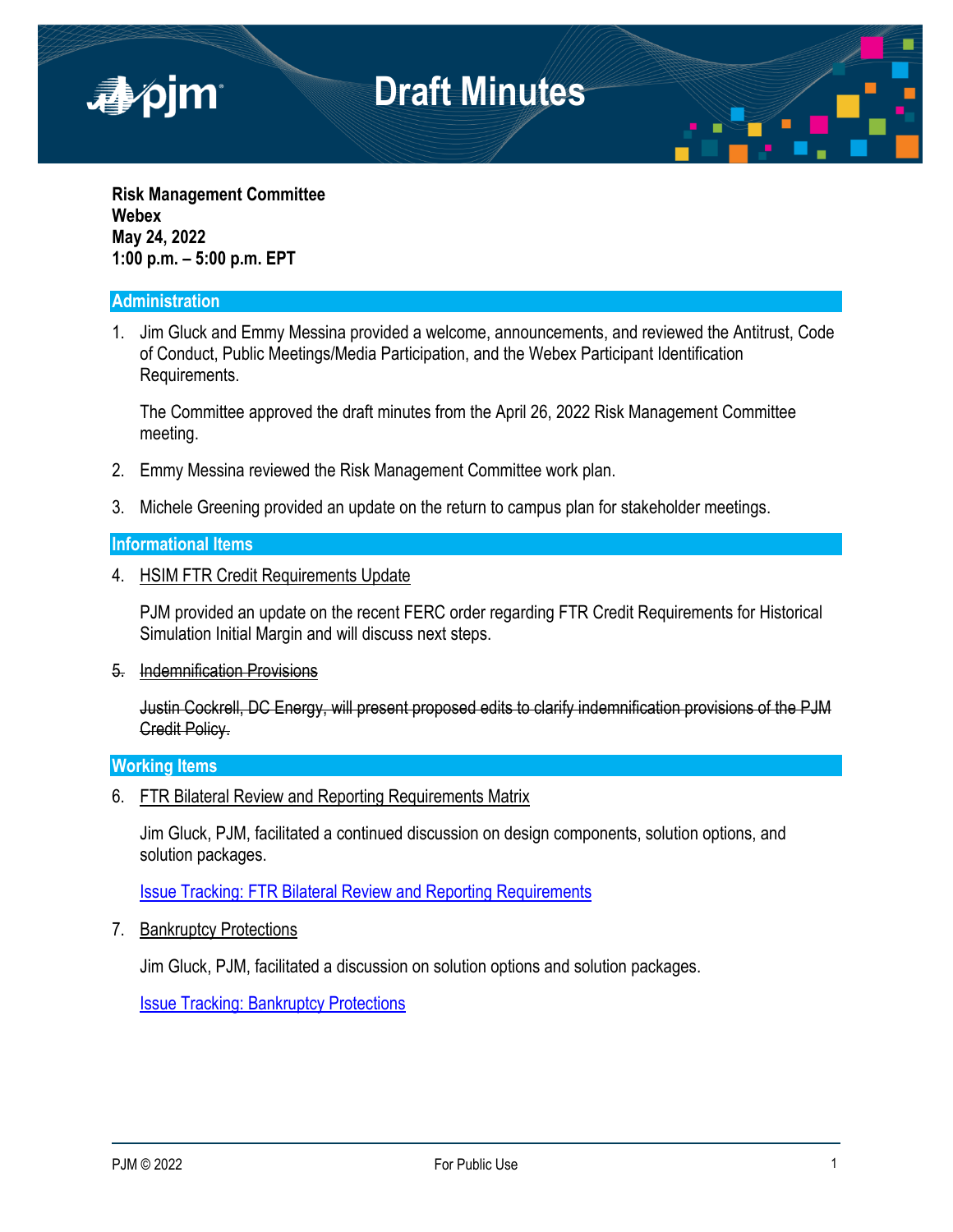

## 8. Market Participant Default Flexibility

- A. Colleen Hicks, PJM, presented education regarding possible default scenarios where flexibility in market participation could be applied.
- B. Jim Gluck, PJM, facilitated a discussion on design components and solution options, if time permits. All participants are encouraged to provide their input.

[Issue Tracking: Market Participant Default Flexibility](https://pjm.com/committees-and-groups/issue-tracking/issue-tracking-details.aspx?Issue=bd8348bc-f0e2-4c19-8db9-0156f62c6846)

#### **Additional Items**

9. Key Risk Metrics

Gwen Kelly, PJM, reviewed key risk metrics for the committee's consideration and feedback.

### **Informational Section**

Energy Price Formation Senior Task Force (EPFSTF)

Meeting materials and upcoming meeting dates are available on the [EPFSTF website.](https://pjm.com/committees-and-groups/task-forces/epfstf) Discussions involving risk may occur at the EPFSTF.

Outage Coordination Issue Charge at the Operating Committee (OC) Meeting materials and upcoming meeting dates are available on the [OC website](https://www.pjm.com/committees-and-groups/committees/oc).

### **Future Topics**

| <b>Future Meeting Dates and Materials</b> |             |                                        | <b>Materials Due</b><br>$ \mathbf{S} $<br>to Secretary | <b>Materials Published</b> |
|-------------------------------------------|-------------|----------------------------------------|--------------------------------------------------------|----------------------------|
| <b>Date</b>                               | <b>Time</b> | Location                               |                                                        |                            |
| June 28, 2022                             | 1:00 p.m.   | PJM Conference & Training Center/Webex | June 16, 2022                                          | June 21, 2022              |
| July 26, 2022                             | 1:00 p.m.   | PJM Conference & Training Center/Webex | July 14, 2022                                          | July 19, 2022              |
| August 23, 2022                           | 1:00 p.m.   | PJM Conference & Training Center/Webex | August 11, 2022                                        | August 16, 2022            |
| September 20, 2022                        | 1:00 p.m.   | PJM Conference & Training Center/Webex | September 8, 2022                                      | September 13, 2022         |
| October 19, 2022                          | 1:00 p.m.   | PJM Conference & Training Center/Webex | October 7, 2022                                        | October 12, 2022           |
| November 15, 2022                         | 1:00 p.m.   | PJM Conference & Training Center/Webex | November 3, 2022                                       | November 8, 2022           |
| December 20, 2022                         | 1:00 p.m.   | PJM Conference & Training Center/Webex | December 8, 2022                                       | December 13, 2022          |

Author: Emmy Messina

#### **Webex Meeting Attendees**

# Gluck, Jim (Facilitator) **PJM Interconnection, LLC** None Messina, Emmy (Secretary) PJM Interconnection, LLC None

| Name                      | Company                  | Sector |
|---------------------------|--------------------------|--------|
| Gluck, Jim (Facilitator)  | PJM Interconnection. LLC | None   |
| Messina, Emmy (Secretary) | PJM Interconnection, LLC | None   |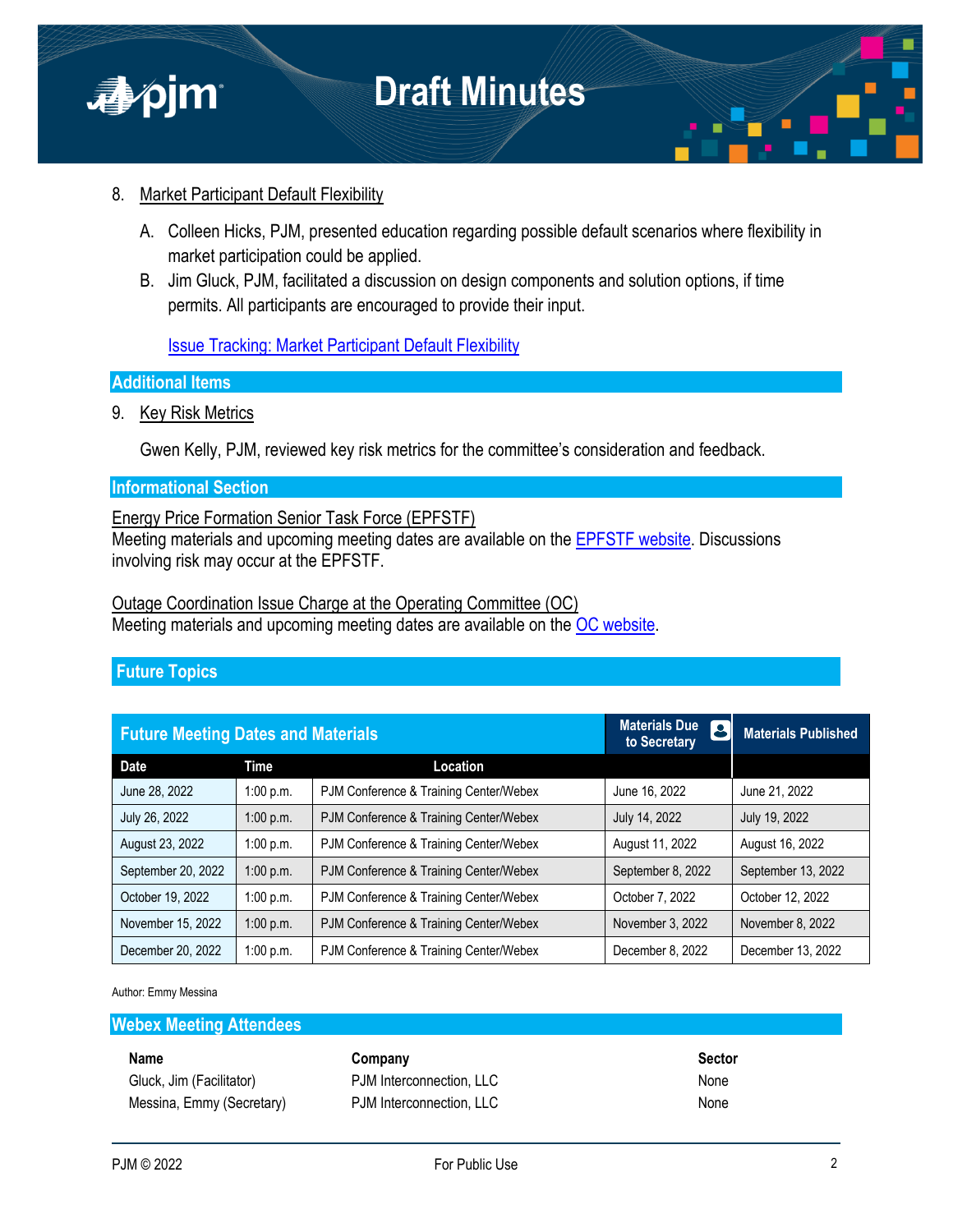

# **Draft Minutes**

Adams, Sean **PSEG Energy Resources & Trade LLC** Other Supplier Babp, Alan **Talen Energy Marketing, LLC** Generation Owner Barker, Jason **Constellation Energy Generation, LLC** Generation Owner Benchek, Jim **American Transmission Systems, Inc.** Transmission Owner Bryson, Michael (Mike) **PJM** Interconnection, LLC **None** Buehler, Susan **PJM Interconnection, LLC** None Canter, David **AEP Appalachian Transmission Company, Inc.** Transmission Owner Chen, Huayu **6 Dimensions Energy** Chen, Huayu None Christopher, Mahila **Public Utilities Commission of Ohio (The)** None Chu, Michael **Forest Investment Group, LLC** Chu, Michael Other Supplier Corash, Richard (Rich) **PSEG Energy Resources & Trade LLC** Other Supplier Davis, James (Jim) Dominion Energy Generation Marketing, Inc. Generation Owner Dent, Duane **PJM Interconnection, LLC** None Diaz, Jesse **No. 2018** PJM Interconnection, LLC None Drauschak, Lisa **PJM Interconnection, LLC** None Drom, Richard (Rick) **Eckert Seamans None** Richard (Rick) Duensing, Allison Saracen Energy East LP Communication Cher Supplier Eaker, Kaitlin (Katie) Tenaska Power Services Co. Generation Owner Endress, Eric **No. 2018** PDM Interconnection, LLC **None** None Fazio, Danielle **Noble Americas Gas & Power Corp.** Character Corp. Character Supplier Feng, Julan **PJM Interconnection, LLC** None Filomena, Guy Customized Energy Solutions, Ltd.\* None Foladare, Kenneth (Ken) Geenex Solar LLC Charles Communication of the Supplier Ford, Adrien Old Dominion Electric Cooperative Electric Distributor Gilani, Rehan ConEdison Energy, Inc. ConEdison Energy, Inc. Content Content Content Content Content Content Con Gluck, Jim **PJM Interconnection, LLC** and the state of the None Gorman, Kevin **Example 2** Highlands Energy Group LLC (The) **Collection Contains Containers** Other Supplier Greening, Michele **Connection** PJM Interconnection, LLC **None** None Guntle, Vince **American PowerNet Management** End-Use Customer End-Use Customer Haas, Howard **Monitoring Analytics, LLC** None Mone Haque, Asim **PJM Interconnection, LLC** None Harneit, Carlo **Exelon Business Services Company, LLC** Transmission Owner Hartung, Shanna **PJM Interconnection, LLC** None Hayik, Seth **Monitoring Analytics, LLC** None Heater, Megan **No. 2018** PJM Interconnection, LLC None Heinle, Frederick (Erik) Office of the Peoples Counsel for the District of Columbia End-Use Customer Hepplewhite, Peter **Migley Capital LLC Community** Community Community Community Community Community Community Community Community Community Community Community Community Community Community Community Community Community Hicks, Colleen **No. 2018** PJM Interconnection, LLC None Hicks, Dave **Noble Americas Energy Solutions LLC** None Hitesh, Panchal **PJM Interconnection, LLC** None Hoatson, Thomas (Tom) Riverside Generating, LLC Generation Owner Hohenshilt, Jennifer Talen Energy Marketing, LLC Generation Owner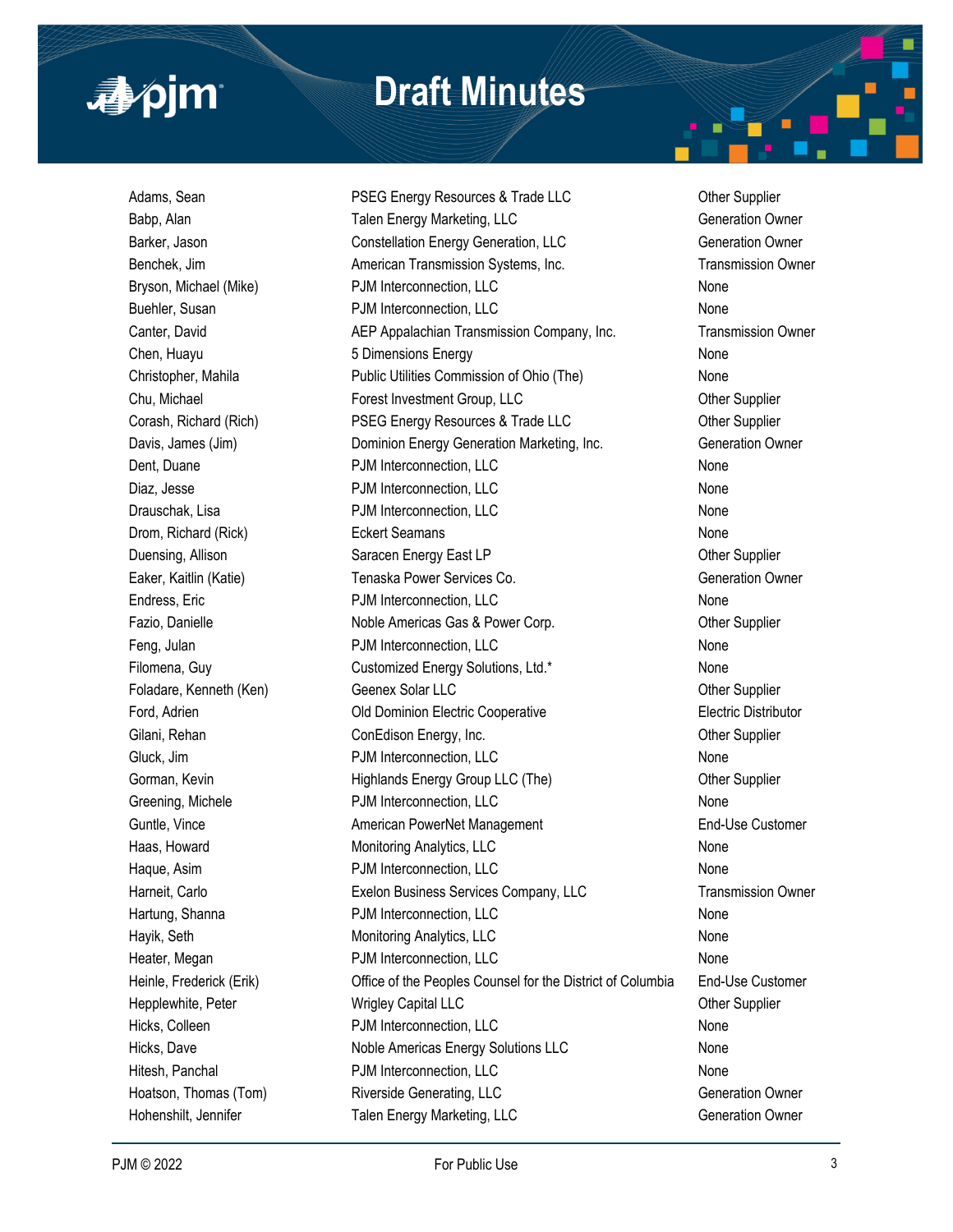

# **Draft Minutes**

Horger, Tim **Example 2018** PJM Interconnection, LLC **None** None Horning, Lynn Marie **Customized Energy Solutions, Ltd.\*** None Horstmann, John **Dayton Power & Light Company (The)** Transmission Owner Hsia, Eric **No. 2018 PJM Interconnection, LLC** None Hu, Yong **No. 2018 PDM Interconnection, LLC** None Hull, Gerit **American Municipal Power, Inc.** American Municipal Power, Inc. **Electric Distributor** Hurwich, Mark **Elliott Bay Energy Trading, LLC** Character Complier Hyzinski, Tom **GT Power Group** COME None Janicki, Diane **Boston Energy Trading & Marketing, LLC** Other Supplier Jardot, Gina **Essential Power Rock Springs, LLC** Generation Owner Johnson, Carl **Customized Energy Solutions, Ltd.\*** None Kazerooni, Hamid **Example 2018** PJM Interconnection, LLC Kelly, Gwen **No. 2018** PJM Interconnection, LLC None Kelly, Stephen **Brookfield Energy Marketing LP** Cher Supplier Kogut, George **New York Power Authority New York Power Authority New York Power Authority Channel Supplier** LaRocque, Matthew (Matt) **PJM Interconnection, LLC** None Lejcar, Jamie **Allegheny Electric Cooperative, Inc.** Electric Distributor Lockwood, Dan **PJM Interconnection, LLC** None Midgley, Sharon **Exelon Business Services Company, LLC** Transmission Owner Mohler, Tina **None 2018** PJM Interconnection, LLC Nanjundan, Narmada **East Kentucky Power Cooperative, Inc.** Transmission Owner O'Hara, Christopher (Chris) PJM Interconnection, LLC None Ondayko, Brock AEP Appalachian Transmission Company, Inc. Transmission Owner Pakela, Greg (Greg) **DTE** Energy Trading, Inc. **Example 2** Other Supplier Patel, Anita **PJM Interconnection, LLC** None Patt, Kathleen (Kate) **PJM Interconnection, LLC** None Pelletier, Eveline None North Hydro-Quebec None None None None Pincus, Steven **PJM Interconnection, LLC** None Price, Mark **DC Energy Mid-Atlantic, LLC** None Robson, Matt **SESCO Enterprises LLC SESCO Enterprises LLC Other Supplier** Rohrbach, John Southern Maryland Electric Cooperative, Inc. Electric Distributor Sasser, Jonathan **Customized Energy Solutions, Ltd.\*** None Shanker, Roy **H.Q. Energy Services (U.S.), Inc.** Other Supplier Sims, Thomas (Tom) **FirstEnergy Corporation** Transmission Owner Skipper, Anthony **PJM Interconnection, LLC** None Souder, Michelle **No. 2018** PJM Interconnection, LLC None Staevska, Asya None Commonwealth of PA None None None Sweeney, Rory **GT Power Group** COMEX CONSINGUITY CONSINGUITY CONSINGUITY OF SAME CONSINGUITY OF SAME CONSINGUITY OF SAME CONSINGUITY OF SAME CONSINGUITY OF SAME CONSINGUITY OF SAME CONSINGUITY OF SAME CONSINGUITY OF SAME C Swimm, Nora C. **Example 20 FIM Interconnection, LLC** None Tibbetts, Maeve **No. 2018** K & L Gates None None None Ward, Michael **No. 2018** PJM Interconnection, LLC None Waweru, James **No. 2018** PJM Interconnection, LLC None